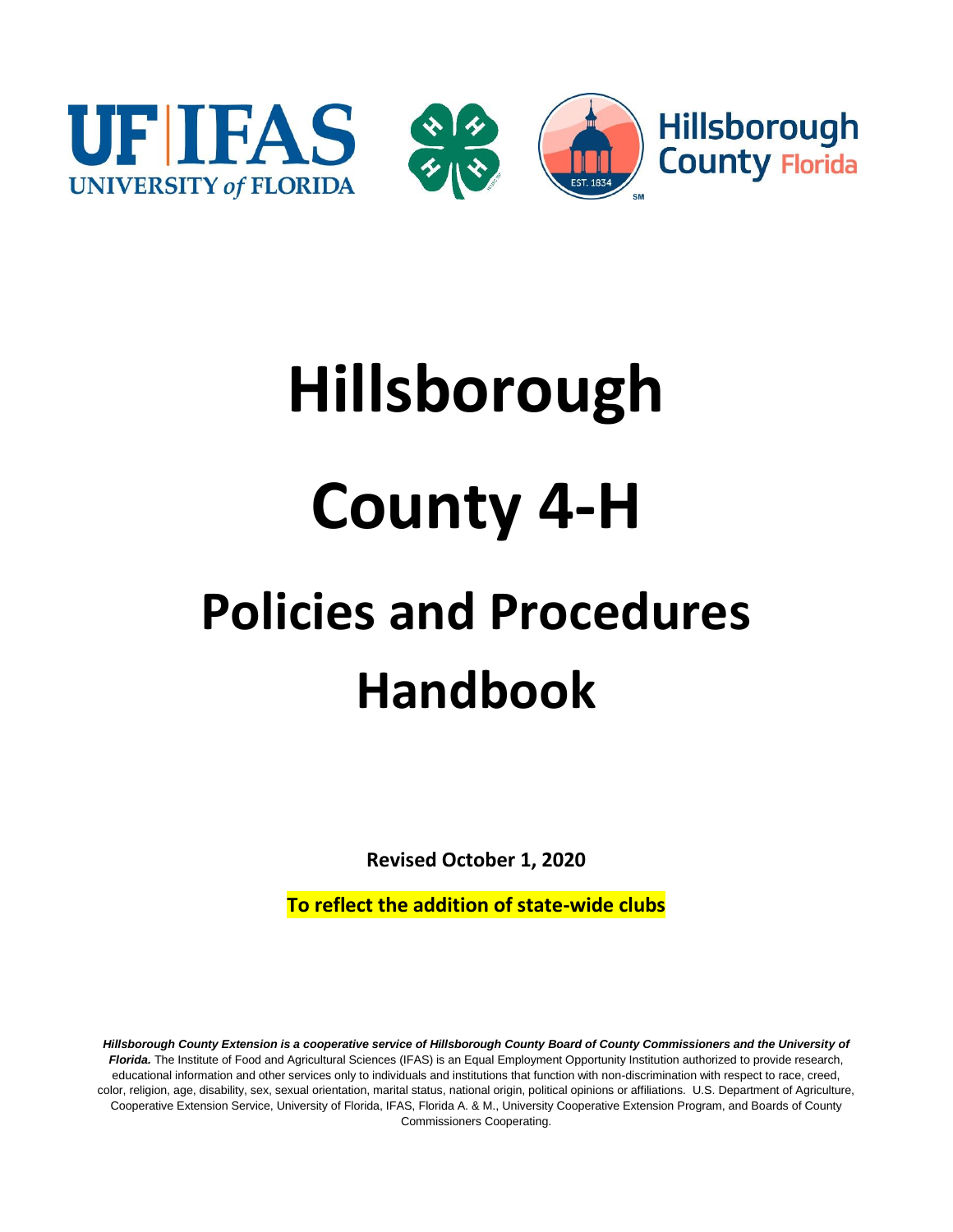#### **System**

Your 4-H club is part of a much larger system. The system offers support from many levels for the things that your club will plan to do in the coming year. There are many 4-H clubs in Hillsborough County and in Florida. 4-H is found in every state in the United States and in Puerto Rico, the Virgin Islands, and Guam. Similar clubs have been found in more than 80 countries around the world.

#### **A Partnership**

4-H is the youth development program of the Florida Cooperative Extension Service. It is a partnership between the Hillsborough County Government, the University of Florida, the Institute of Food and Agriculture Sciences (IFAS), Florida A&M University, the United States Department of Agriculture, and the National 4-H Council.

#### **Mission**

The UF/IFAS Extension 4-H Youth Development Program uses a learn-by-doing approach to help youth gain the knowledge and skills they need to be responsible, productive citizens. This mission is accomplished by creating safe and inclusive learning environments, involving caring adults, and utilizing the expertise and resources of the University of Florida and the nationwide land grant university system.

#### **Vision**

Florida 4-H aspires to be the leading youth development program that creates positive change in youth, families, and communities.



Commissioners Cooperating.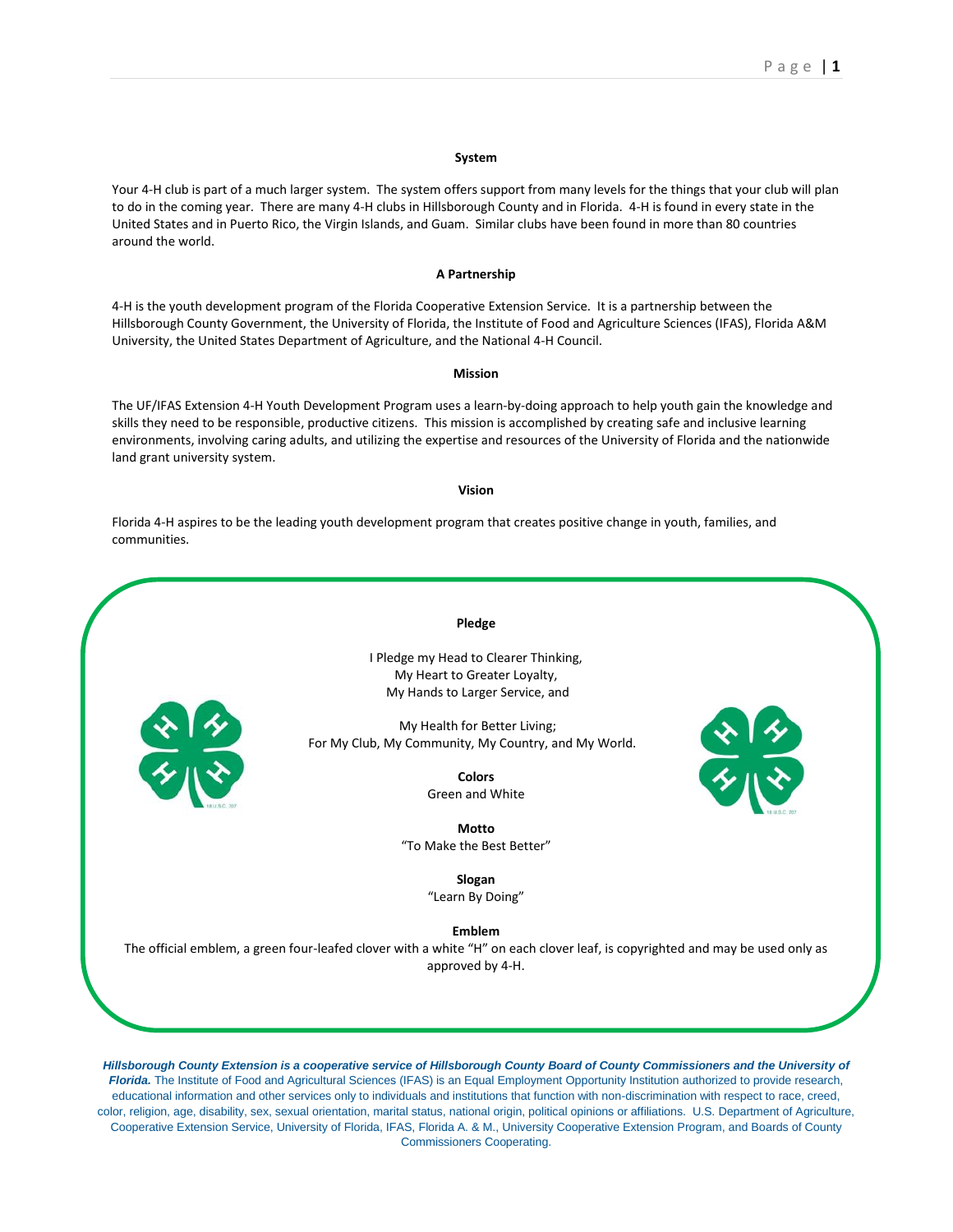#### **4-H Name and Emblem**

The 4-H name and emblem are held in trust by the Secretary of Agriculture for the United States Department of Agriculture for the educational and character building purposes of the 4-H program.

- 1. The 4-H name and emblem may be used by authorized representatives for the educational needs and interests of youth enrolled in 4-H.
- 2. Any use of the 4-H name and emblem is forbidden if it exploits the 4-H programs, its volunteer leaders, youth participants, the United States Department of Agriculture, Land Grant Colleges, Cooperative Extension Service, or their employees.
- 3. It is not permissible to superimpose any letter, design, or object on the 4-H emblem, or to materially alter its intended shape.
- 4. Advertisements, news releases, publications in any form, visuals and audio visuals, or displays in any form must not include actual or implied testimonials or endorsements of business firms, commercial products or services. Statements that a product is used or preferred to the exclusion of similar products are not permitted.

*\*Members without enrollment forms on file through florida.4honline.com are not considered official 4-H members and cannot use the 4-H name or emblem in any manner.* This applies to individuals entering competitions such as fairs, contests, etc.

*\*Clubs without annual charter forms on file are not considered official 4-H clubs and cannot use the 4-H name or emblem in any manner.* This applies to clubs entering competitions such as fairs, contests, etc.

#### *\*4-H volunteers without an annual appointment letter from Hillsborough County 4-H are not considered official 4-H volunteers and cannot use the 4-H name or emblem in any manner.*

Any unauthorized individual or group using the 4-H name or emblem is in violation of Public Law 772, Chapter 645-2d (H.R. 3190), Title 18 U.S.C. 707 and is subject to fines not more than \$250.00 or imprisonment not more than six months, or both.

#### **4-H Year**

The official 4-H year is September 1 to August 31.

4-H is a COMMUNIty <sub>of</sub> on the common young people<br>across America who are learning leadership, citizenship and life skills.

#### **"Senior" Participants**

In Florida, the Senior category begins at age 14, as of September 1 of the current 4-H year, and the 4-H members must not have passed his or her 18<sup>th</sup> birthday or graduated high school (whichever comes first).

#### **"Intermediate" Participants**

Intermediate members are youth ages 11-13 as of September 1 of the current 4-H year. This age category was added as of the 2006-2007 4-H year.

#### **"Junior" Participants**

Junior refers to youth ages 8-10 years old as of September 1 of the current 4-H year.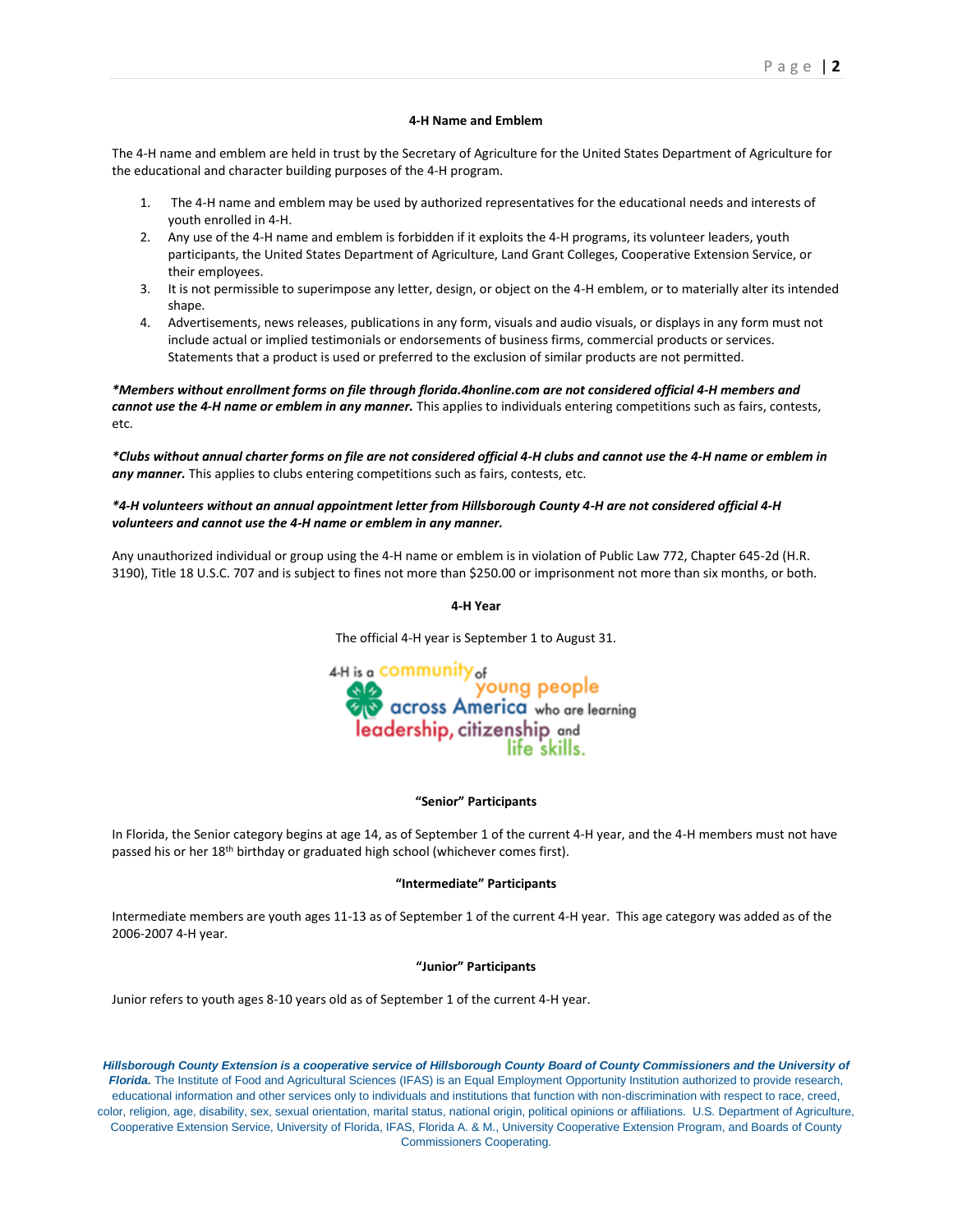#### **4-H Uniform**

**There is no official 4-H uniform**. No uniform is required for any 4-H event or activity. A dress code of what is appropriate during general 4-H activities can be found on the last page. This dress code applies to youth and adults. Many 4-Hers prefer to and are encouraged to wear the 4-H colors of green and white during 4-H events and activities. As part of any County, District, or State 4-H event, however, proper conduct and dress by 4-H participants is important. For these events, dress codes are published and distributed with registration packets. **Note:** *County/state fairs and events hosted by organizations other than 4- H may require a specified dress code.*

#### **4-H Membership**

**To be a bona fide member of Hillsborough County 4-H, it is essential the 4-H office receives notification that a completed enrollment form and participation form for each member has been completed throug[h v2.4honline.com](https://v2.4honline.com/) for the current 4-H year. In addition, members are to pay a \$20.00 annual membership fee for Community Club Members 4-H ages 8-18.** Half of this fee will be managed and used by your local 4-H program and the remainder will be used to invest in collective needs. Specifically, the Florida 4-H Youth Development Program will use these funds to improve, update, and modernize state-level events, activities, and competitions for 4-H youth. Member insurance will also be paid for by the state instead of individual county programs to alleviate this local burden. We will implement transportation solutions for state and regional events and provide more support for your local agent and programs. If a membership fee is a barrier for any youth to join 4-H, please contact your local county 4-H Agent. Florida 4-H will never exclude a youth from 4-H for inability to pay and work to find solutions as needed. Payment can be made by credit card through v2.4honline.com

#### **Given that this fee covers your 4-H insurance, youth will not be approved at the county level in florida.4honline.com or considered a 4-H member until this payment is made and will not be allowed to participate in any 4-H event.**

### *4-Hers wishing to enter county or state fairs and district or state level competition need to be enrolled and approved at the club and county Levels prior to December 1 of the current 4-H year (by October 1 for the Hillsborough County Fair).*

#### **4-H Membership Continued**

- 1. To be a bona fide 4-H member, the individual must reach his or her 5th birthday by September 1 of the current 4-H year. Youth may continue to participate until August 31 of the 4-H year in which they reach their 19<sup>th</sup> birthday or graduate high school.
- 2. To be a bona fide 4-H member, the individual is expected to attend at least 75% of their club's meetings (Clubs may have a higher requirement established in club bylaws), participate in at least one county-wide community service project, and submit at least one completed 4-H record book for Hillsborough County 4-H record book judging (usually books are submitted by July 1 of the current 4-H year). Participation in County Events is highly encouraged. The record book requirement was waived for the 2019-2020 4-H year due to COVID.

#### **Complete 4-H Record books consist of:**

- a. Complete 4-H Project Book(s) (ex: dog, horse, dairy, robotics, sewing, public speaking, President, etc.)
- b. Complete Summary Level Book (based on age: Cloverbud, Junior, Intermediate, Senior)
- c. 4-H Overall Story (summarize overall 4-H experience)
- d. 4-H photos
- 3. All members are expected to abide by the established Code of Conduct. **Failure to abide by the Florida 4-H Code of Conduct in its entirety could result in a loss of privileges during a 4-H event and in the future; including but not limited to suspension or termination of 4-H membership or volunteer service.**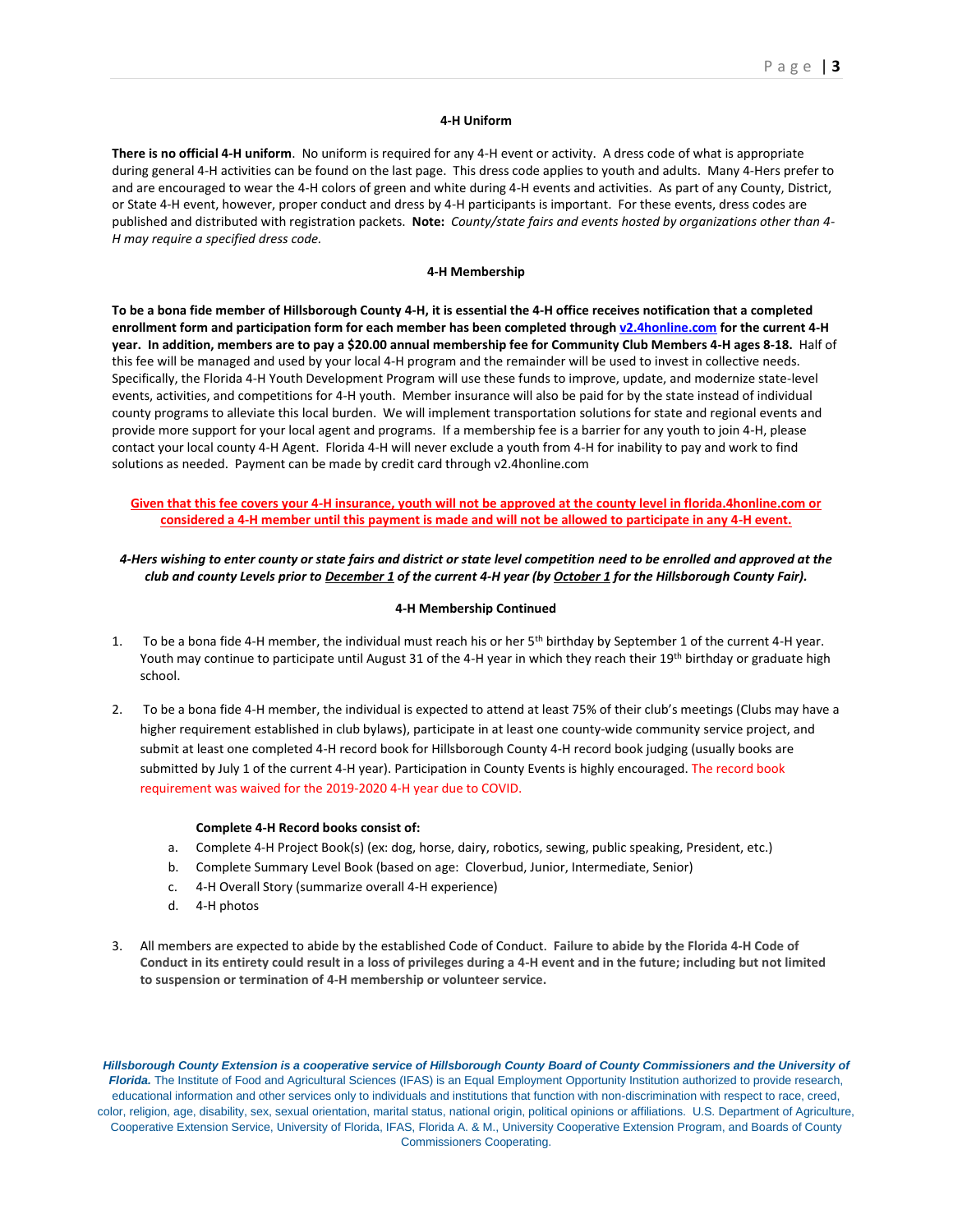- 4. New clubs can be formed after screened/approved volunteers mentor for a minimum of one 4-H year under seasoned volunteers in a "Gold or Emerald" Standard 4-H Club. A 4-H club reaches Gold when they accomplish 16 of 20 Standards of Excellence. Through this mentor program, we hope new club volunteers have a better understanding of what 4-H is, a strong network of seasoned volunteers to contact, an understanding of club expectations, and a good foundation for a long lasting 4-H club that will positively impact youth. Exceptions to the new club rule can be made at the agents' discretion based on experience of potential volunteers, project area, or if located in a "4-H desert". Only 4-H clubs recognized by the Hillsborough County 4-H office are considered official 4-H clubs. Participation by members of these new clubs in county-wide 4-H functions will be governed by the rules for that function.
- 5. 5-7 year old youth are 4-H members with no special name (such as Pee Wee or Cloverbuds) being used statewide. Hillsborough County 4-H uses the term "Cloverbud" when referring to 4-H members of this age. Enrolled 5-7 year olds are covered by insurance policies currently available to all 4-H participants. Participants cannot be enrolled in any large animal projects *(Refer to "Project/Program Participation for 5-7 year old").*
- 6. New members may enroll at any time during the 4-H year. New members will be held to the December 1 date to participate in fairs/competitions and/or the 30-day enrollment rule prior to event/contest.
- 7. 4-Hers may join and be club officers for more than one club; however, a 4-H'er may serve as club President or County Council Delegate for only one club. 4-H'ers who are enrolled in more than one club need to include each club name and project on their v2.4honline.com enrollment.
- 8. Membership in 4-H cannot be prohibited based on race, creed, color, religion, age, disability, sex, sexual orientation, marital status, national origin, political opinions or affiliations, or geographic location within Hillsborough County.
- 9. All 4-H club rules affecting membership eligibility need to be approved by the 4-H office of Hillsborough County. The club leader may limit size of the club. A waiting list for membership must be established. As openings become available, new members may be enrolled based on the waiting list. Any club rule for determining active club membership must have provisions made for excused absences, privileges lost by inactive members, and a means of reinstatement to active membership. Inactive members do not lose 4-H membership, only club membership; however, they may not earn credit for completing the 4-H year and may not be considered bona fide 4-H members for event eligibility.
- 10. Volunteers and members need to reside in Hillsborough County unless approved in writing by the 4-H Agent in both counties. Members and leaders may participate in only one county in 4-H and 4-H related functions.
- 11. Hillsborough County does not recognize independent membership.
- 12. Statewide clubs can be a supplement to 4-H programming or can be a 4-H'ers only club, but their home county agent is still their 4-H agent and thus, would be the one to sign off on any forms. With that, **any requirements that their home county has in terms of eligibility requirements would still need to be met by that 4-H'er**. The statewide club attendance can count towards club meeting attendance requirements within a county, and that attendance record can (and will) be shared with local agents for that purpose, but club members will still need to go through their local 4-H agent for items including approvals, signatures, etc.

#### A. Eligibility requirements:

- Enrolled by December 1 for general enrollment & participation in state events, Florida State Fair, Florida Strawberry Festival (October 1 for County Fair)
- A youth must be a 4-H member at least 30 days before a 4-H competitive event unless event rules specify otherwise (i.e. enrollment deadline)
- Submit lease to County 4-H Agent by December 1 (if needed)
- Attend at least 75% of club meetings
- Submit completed record book to County 4-H Agent
- Participation in County Events is highly encouraged
- Participate in at least 1 county-wide service learning project is highly encouraged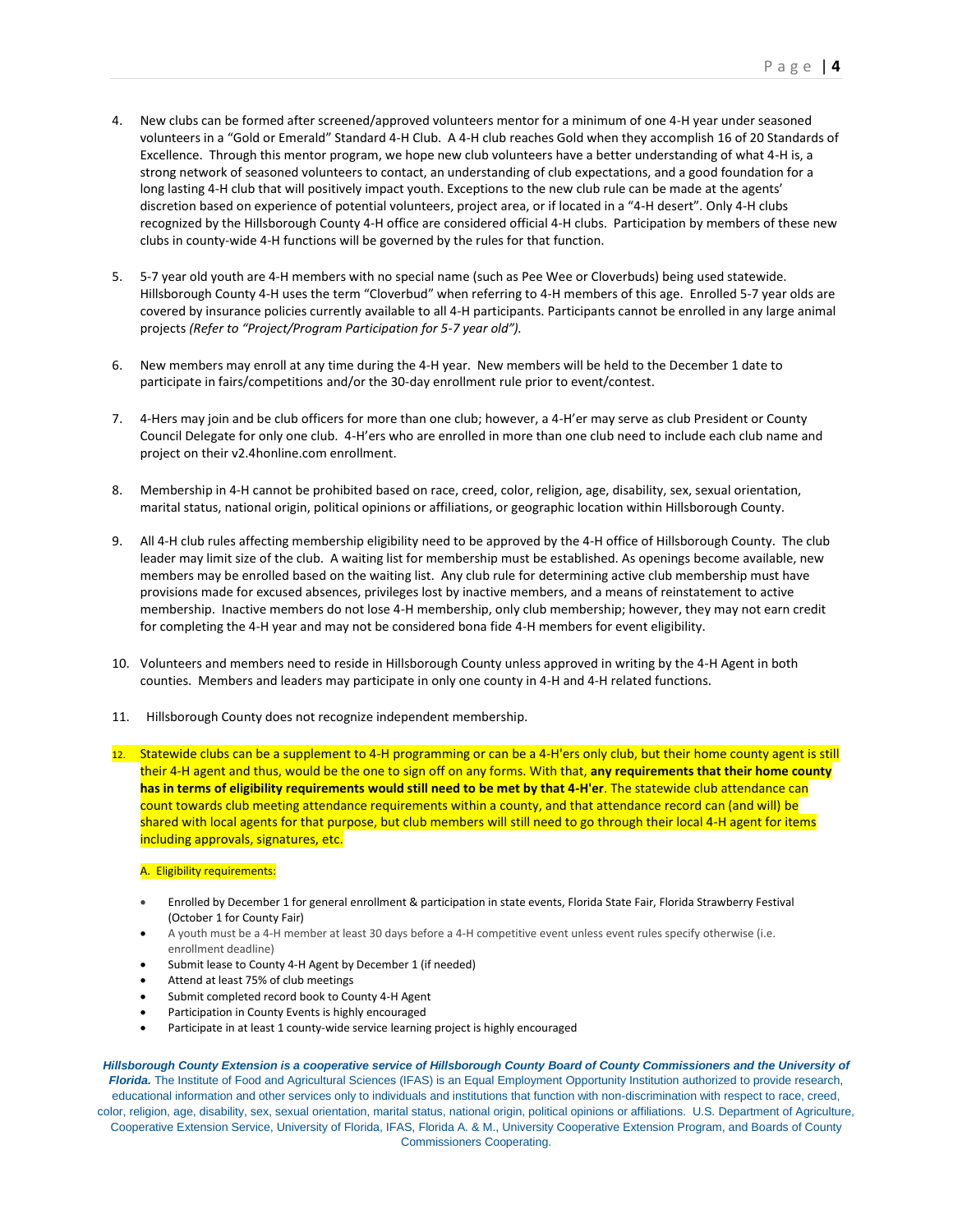#### **Minimum Educational Criteria**

- 1. All members must be engaged in a minimum of six hours of educational programs.
- 2. **Curriculum Considerations:** Learning in the group setting is the primary method for involving 5-7 year old youth in 4- H. Individualized projects are not appropriate methods for most 5-7 year old youth due to limited reading and other self-management skills.

#### **4-H Projects**

- 1. A member may enroll in as many projects as desired, with the understanding that all projects may not be covered in a 4-H program. A project consists of a minimum of 6 hours of educational programming on that topic. A member should have a project book for each project completed included in their end-of-year 4-H Record Book.
- 2. Members cannot be required to own specific resources (such as a horse, steer, etc.) to belong to a club.
- 3. If leasing an animal or equipment, a lease agreement needs to be on file in the 4-H Office by **December 1** of the current 4- H year.
- 4. It is recommended that a new 4-Her limit the number of projects taken.
- 5. 4-H project information will only be distributed to 4-H members and clubs in Hillsborough County with enrollment records on file with the 4-H office.
- 6. A youth must be a 4-H member at least 30 days before a 4-H competitive event unless event rules specify otherwise.

#### **Active 4-H Clubs**

Below are elements of successful 4-H clubs. All clubs are expected to fulfill the expectations below for the betterment of the overall Hillsborough County 4-H Program.

**Active clubs need to have leader, volunteer, and member enrollment and Affirmative Action forms on file in the Hillsborough County 4-H office for the current 4-H year (by December 1).** Members without enrollment through v2.4honline.com and who have not paid the membership fee are not considered official 4-H members. Clubs who do not have a minimum of two screened and appointed volunteers and annual charter forms on file are not considered official 4-H clubs. This applies to individuals or clubs entering competitions such as fairs, contests, etc. **Charter forms are due to 4-H office by October 1.** Any unauthorized individual or group using the 4-H name or emblem is in violation of Public Law 772, Chapter 645-2d (H.R. 3190), Title 18 U.S.C. 707 and is subject to fines not more than \$250.00 or imprisonment not more than six months, or both.

- 1. The organizational co-leaders (2 required) of the 4-H club are expected to complete designated leader training series developed by the Hillsborough County 4-H Agents prior to establishing/renewing the 4-H club each year. The 4-H club will not be recognized as an official active 4-H club of Hillsborough County until the leader and 2<sup>nd</sup> adult volunteer completes this training and has been successfully screened, interviewed, and receives an annual appointment letter. Organizational leaders are expected to communicate with the 4-H office to ensure all club volunteers complete the screening and training requirements prior to receiving an annual appointment letter and volunteering. Additional club volunteers are expected to complete the screening process and designated club volunteer training series. Additional training modules may be required as needed for all volunteers.
- 2. Clubs are expected to hold at least seven one-hour meetings per 4-H year to be considered active. The seven meetings need to be composed of three parts: business meeting, educational component, and recreation.
- 3. Active 4-H clubs are expected to complete at least one county-wide service learning project per year. Additional service learning projects are encouraged.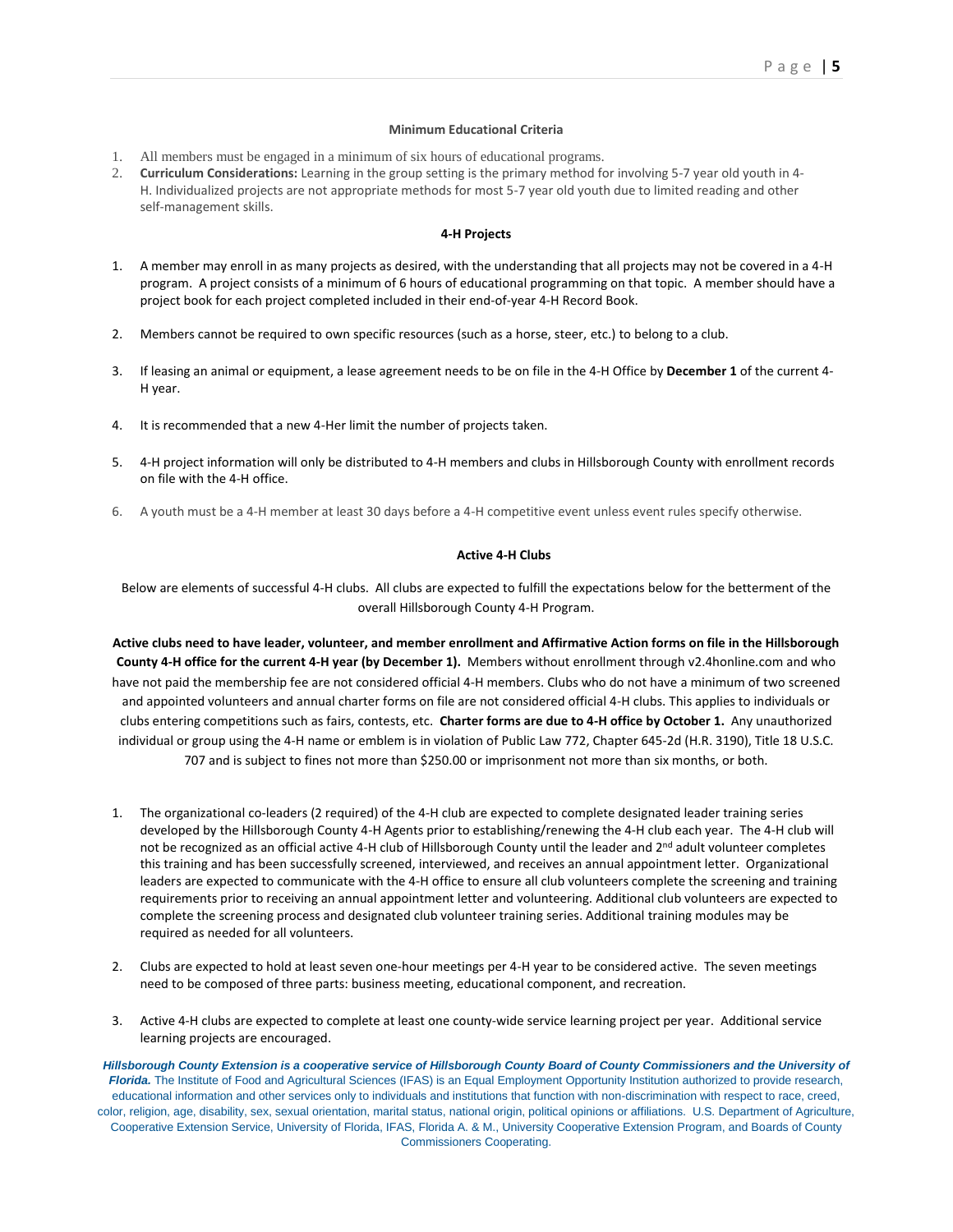- 4. The 4-H organizational leader is responsible for reporting volunteer hours donated to the Hillsborough County 4-H office monthly.
- 5. Active 4-H clubs are expected to submit, at minimum, the Club Standards of Excellence (15 of 20 completed), and 4-H Secretary Record book at the completion of the 4-H year (usually July 1).
- 6. Active 4-H clubs have two voting delegates on the Hillsborough County Council. Active 4-H clubs are expected to have representation at County Council meetings and events. County Council meetings will be held ranging from quarterly to monthly.
- 7. Active 4-H clubs are expected to have representation at Leader Council meetings and events. Leader Council meetings will be held ranging from quarterly to monthly.
- 8. Active 4-H clubs are expected to participate in County Events Day with a minimum of 50% participation. County Events provides 4-H members the opportunity to participate in a variety of competitive events as part of the 4-H curriculum designed to allow youth to:
	- Gain experience and develop techniques in preparing and presenting educational information
	- Enhance decision-making ability
	- Make public presentations
	- Develop good sportsmanship
	- Develop self-esteem.
- 9. Clubs have 3 months to advertise reach the minimum requirement of 5 youth from two different families and two screened adults or risk the possibility of not being active for that 4-H year. Clubs starting in September have until December 1<sup>st</sup> to reach goal. Clubs starting in the middle of the year have until the 1<sup>st</sup> of the fourth month to reach goal.

#### **Participation Age Consideration for 5-7 Year Old Youth**

- 1. Age and developmentally appropriate curricula are being produced or secured and made available for county programs so the specific needs and abilities of 5-7 year olds can be successfully met. Not all 4-H curricula are deemed appropriate for this range of ages due to developmental appropriateness, safety, or insurance considerations as outlined below.
- 2. Learning in a group setting is the primary method for involving 5-7 year olds in 4-H. Individualized projects are not appropriate methods for most 5-7 year olds due to limited reading and other self-management skills.
- 3. Dual participation of child and parent or guardian is encouraged. Family activities are incorporated in curricula to encourage parent/child participation and to build a family involvement pattern that will be maintained as children become older.

#### **Project/Program Participation for 5-7-Year-Old Youth**

- 1. Animal projects for 5-7 year olds will be limited to "lap" animals only. Therefore companion animals, rather than production animals, will be the focus of 4-H animal experiences for this age group.
	- a. 5-7 year olds are ineligible to enroll in any large animal projects (sheep, goat, swine, beef, dairy, llama, ostrich, or horse) or participate in any livestock or horse shows. A 4-H'er must be 8 years of age at the beginning of the current 4-H year (September1) to be eligible to enroll in a large animal 4-H project. Current insurance policies available to 4-H participants do not include coverage for children under 8 years of age if enrolled in large animal 4-H projects.
	- b. This policy does not prohibit 5-7 year olds from learning about large animals through attendance at meetings or through field trips. They cannot participate, however, in 4-H activities that bring them in contact with large animals due to safety and insurance coverage considerations.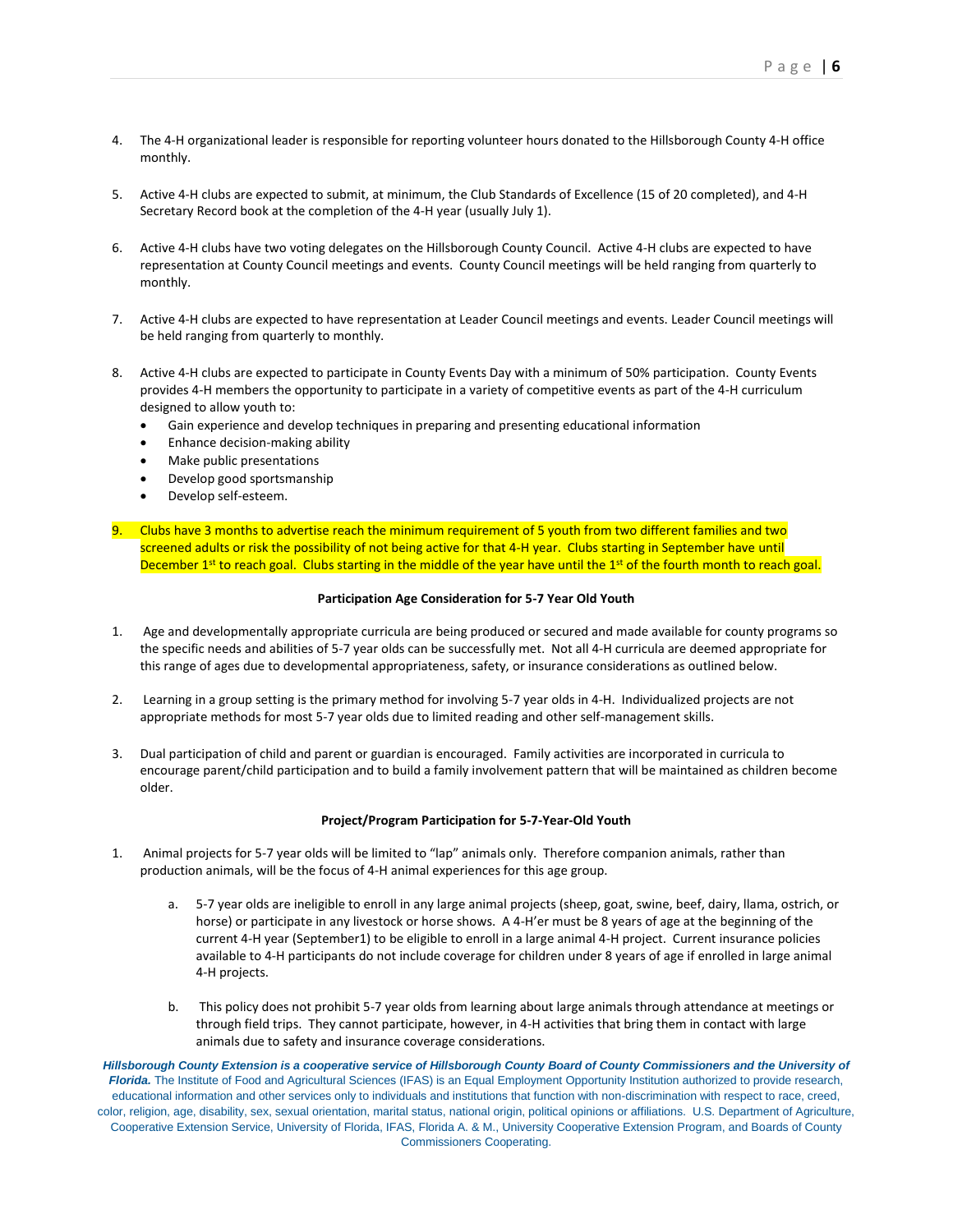Note: Families (parents or guardians) assume all risk and responsibility of young children if assisting 4-H siblings with large animals.

- 2. Motorized vehicle and shooting sport 4-H programs will not permit the participation of 5-7 year olds. Again, safety and insurance coverage considerations are the reasons for this program limitation.
- 3. Summer residential camping programs operated in cooperation with the State 4-H Department and other programs are not designed to address the unique developmental and supervisory needs of 5-7 year olds. Therefore, 5-7 year olds are not eligible to participate in these residential camping programs. Family camps, especially designed to include 5-7 year olds are encouraged.
- 4. 4-H activities will be offered to encourage 5-7 year olds to exhibit and share project activities at the participation level or for feedback against a pre-defined standard. This method encourages and supports success among younger children who in most cases are not yet emotionally ready to experience failure. Therefore, children under 8 years of age are ineligible to participate in competitive activities at any level (club, county, district, state, nationals, or international).

#### **Agent, Program Assistant Professional Development**

Program guidelines, curricula, and information about age appropriate learning methods are available to support county program planning groups as well as local volunteers who may be directly involved with 5-7 year olds. University extension specialists can provide staff development programs for county and/or multi county groups upon request.

#### **Volunteer Development**

Volunteers are vital in delivering traditional 4-H club programming, and we want every 4-H volunteer to be prepared to deliver a high-quality positive youth development program in their club setting. Volunteer training and development ensures volunteers have all the tools and resources available to them for successful positive youth development.

#### **Below is the volunteer screening and development process for the 2020-2021 4-H year.**

New volunteers will complete initial screening through the Florida 4-H office (steps 1-7). For returning volunteers, rescreening may be necessary based on the date of your last fingerprint screening. Volunteer rescreening (steps 1-7) will also be completed through the Florida 4-H office. This year, we will be issuing appointment and non-appointment letters. These letters will be sent out beginning in September.

#### **Each year, ALL volunteers will:**

- 1. Enroll as a volunteer, completing all information requested, through v2.4Honline.com 4Honline opens **after August 24th** for the 2020-2021 4-H year.
- 2. Complete annual YCS 800 online youth protection training through 4honline
- 3. Confirm with 4-H Agents/Florida 4-H Volunteer Coordinator your current fingerprints are filed with DCF
- 4. References from 4honline enrollment will be checked
- 5. Sign a position description
- 6. Do a 10-15-minute interview with 4-H Agent(s)- interview will consist of 5-10 predetermined questions
- 7. And fulfill the training requirements for their selected position. This year's training opportunities will be presented via Zoom and through Google sites virtual platform. In-person offerings of scheduled dates may be made available following social distancing as allowed following Hillsborough County and University of Florida guidelines.

**ALL** 4-H clubs will have a minimum of **two** fully screened/trained leaders to guarantee two deep leadership. **It is highly recommended these two club leaders are non-related. If an adult is working with youth over 10 hours in any month, chaperoning overnight, transporting youth, or acting as the 2nd screened adult, they will need to be screened as a club volunteer.** Parents are encouraged to become involved as club volunteers and as a resource for club leaders. **Volunteer Services may cease, at any time, at the request of the volunteer or at the discretion of the Extension Agent. The decision made by the Extension Agent, CED, or State 4-H Program Leader is final and cannot be appealed.**

#### **Volunteers with any break in volunteer service of 90 days or more will need to be rescreened to resume volunteering.**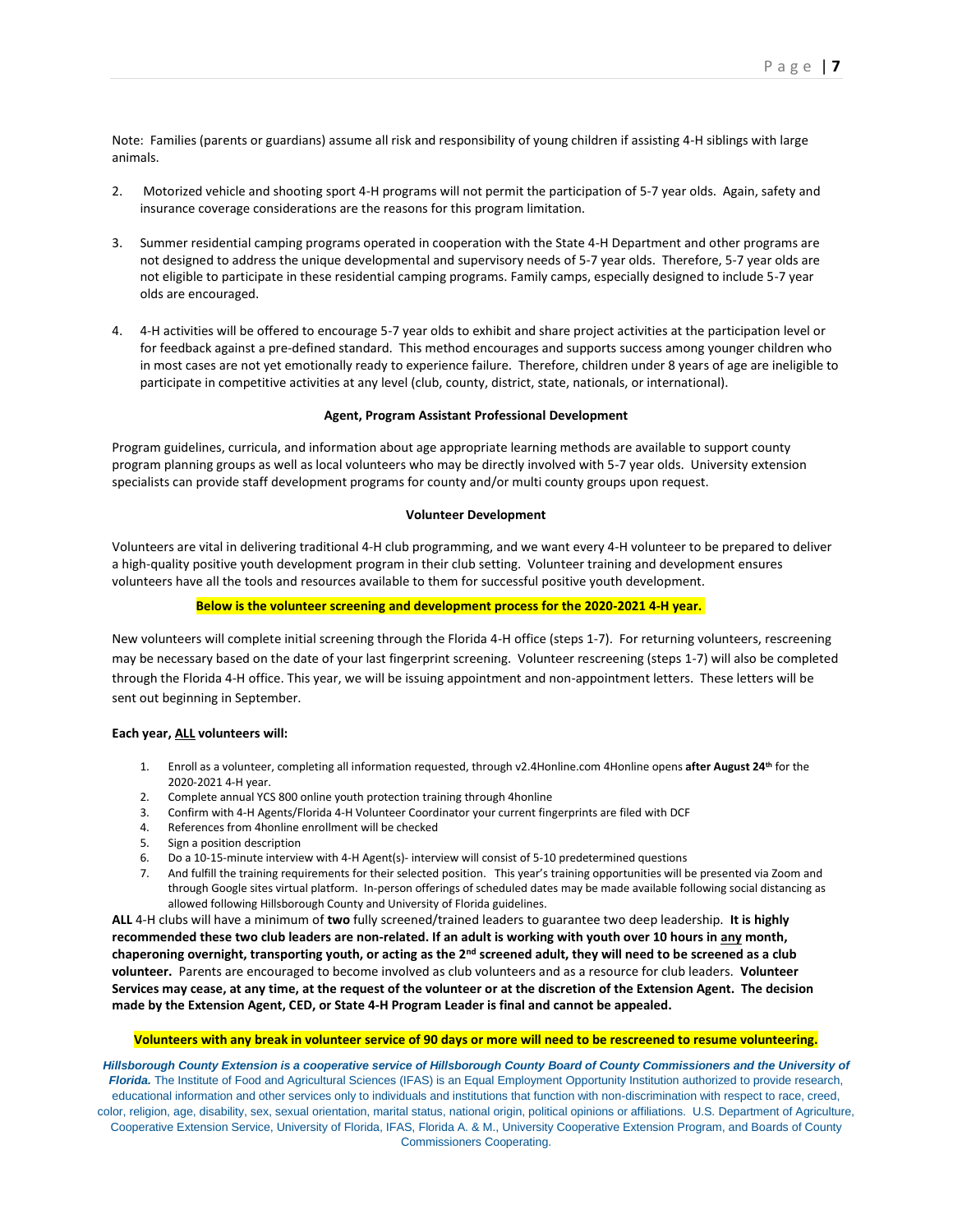#### **Laws**

4-H leaders, volunteers, parents, and members must obey the laws of the locality, state, and nation.

#### **Adult Role Model**

Treat others in a courteous, respectful manner demonstrating behaviors appropriate to be a positive role model. As a participant in 4-H at the local, state, or national level, I have the responsibility of representing the UF/IFAS Extension 4-H Youth Development Program to the public. Therefore, I am expected to conduct myself in a manner that will bring honor to me, my family, my community, and 4-H.

**Failure to abide by the Florida 4-H Code of Conduct in its entirety could result in a loss of privileges during a 4-H event and in the future; including but not limited to suspension or termination of 4-H membership or volunteer service.**

#### **Child Abuse/Neglect**

Although every person has a responsibility to report suspected abuse or neglect, some occupations are specified in Florida law as required to do so. **As volunteers through University of Florida/ IFAS Extension, you are a mandatory reporter. Should you suspect abuse or neglect, please contact your county 4-H agents to submit a report.**

- 1. Recognize that verbal and/or physical abuse and/or neglect of youth is unacceptable in 4-H youth programs and report suspected abuse to authorities.
- 2. Do not participate in or condone neglect or abuse which happen to 4-H youth participants outside the program and report suspected abuse to authorities.

#### **Use of Alcohol, Drugs, Firearms, etc.**

#### **The possession or use of alcoholic beverages, drugs, and/or narcotics is strictly prohibited at all times at any 4-H programs, event, or activity.**

Under state law, Section 790.115, Florida Statutes, the possession of firearms, destructive devices, other weapons and ammunition (for antique firearms, short-barreled shotguns, short-barreled rifles, automatic rifles, and other destructive devices) at any 4-H activity or event is prohibited. An exception is made under University of Florida Regulation 2.001, allowing firearms education classes to be conducted on properties designated for 4-H use provided the firearms are handled, used and stored in a safe and responsible manner and in accordance with all applicable laws, rules and regulations. The program coordinator or property manager shall have the right to prohibit or limit the use, handling or storage of firearms on properties designated for 4-H use in connection with approved firearms education programs for the safety of persons on the property.

#### **Motor Vehicle Operation**

- 1. Any adult transporting 4-Hers need to be registered with the Hillsborough County 4-H office as an approved volunteer and have an annual appointment letter on file.
- 2. Operate motor vehicles including machines or equipment in a safe and reliable manner when working with 4-H youth, and only with a valid driver's license and the legally required insurance coverage, and with a second approved volunteer.

#### **Two-Deep Leadership**

Two-Deep Policy: As a reminder- all 4-H events and activities (including communications and virtual platforms) must adhere to the two-deep policy found on the Florida 4-H Policy page at: http://florida4h.org/policies/ The policy states: Interactions with youth (AKA: Two deep policy):

- 4-H faculty, staff and volunteers will avoid private one-on-one interactions with youth. Program coordinators will ensure that they always have two authorized level two enrolled individuals present during any interactions with youth. In situations that require personal conferences the meeting is to be conducted in view of other adults. This policy includes the transportation of youth participants as part of a 4-H program.
- One of your two authorized adults should be 21 years of age or older.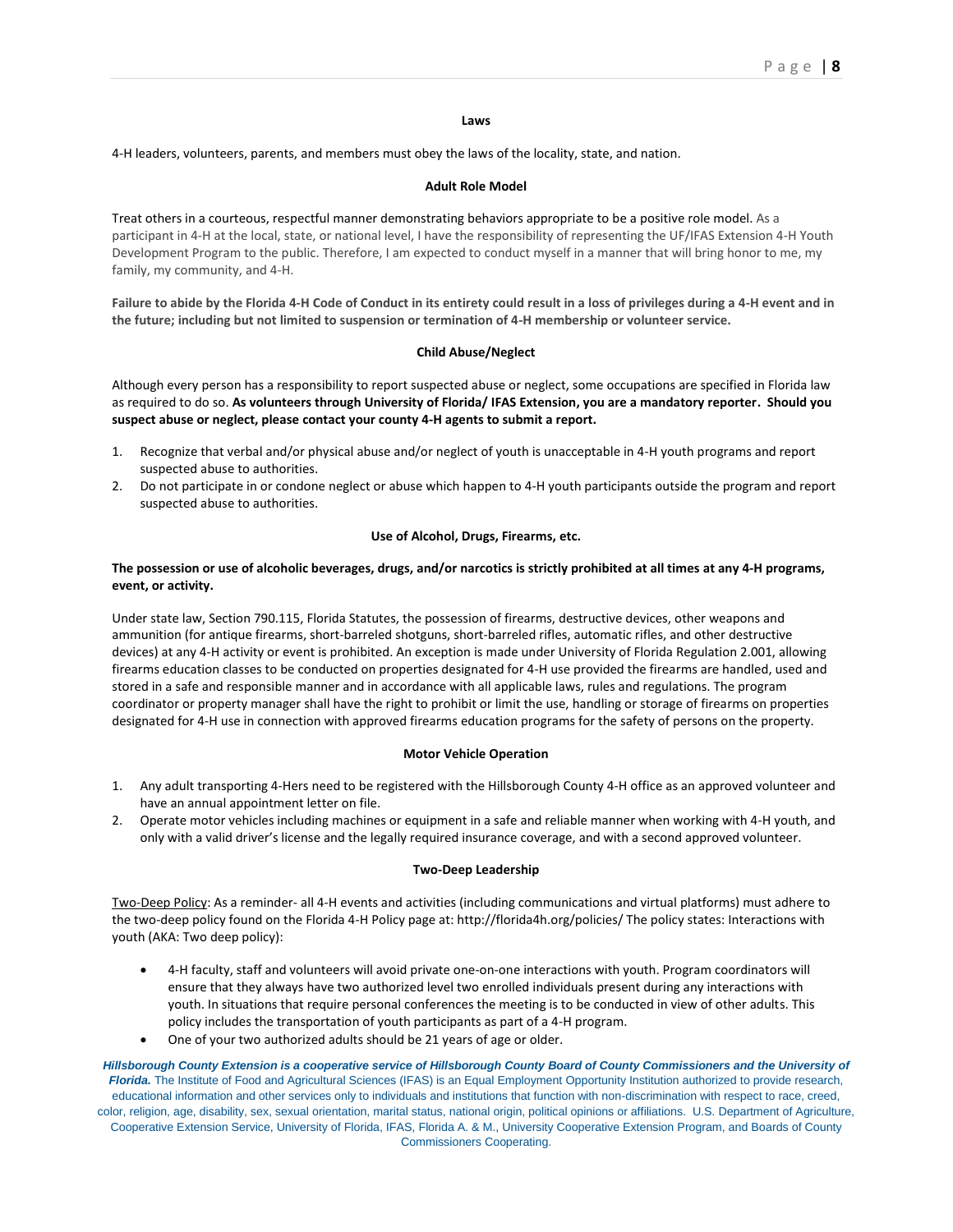• For co-ed overnight experiences, at least one adult of each sex needs to be in attendance. Any instances which deviate from the fore-mentioned policy must receive and exemption. Exemptions are a last resort and will be granted on a case by case basis. All exemptions will be granted by the Associate Program Leader or his/her designee.

**Best practices:** 1) Two-deep leadership should be between two non-related individuals. 2) **NO** One-on-one contact between adults and youth members. In situations requiring one-on-one teaching, the meeting is to be conducted with the knowledge and in full view of other adults and participants.

#### **Websites & Social Media**

Website content must be directly related to 4-H programs, clubs, projects, and activities. Commercial businesses, products, or resources cannot be promoted nor sold. Links to commercial products or services may not be provided from a 4-H website.

- All 4-H websites must contain the 4-H Clover Emblem. Using the 4-H Clover emblem on an Internet site must adhere to federal regulations.
- All 4-H websites must link to florida4h.org

#### **Privacy Protection**

- 4-H members under the age of 19 must not have their home addresses, home phone numbers, cell phone numbers, or personal e-mail addresses listed on a 4-H Website or other promotional item.
- When using photos of youth, leaders/agents must obtain signed [Photo Release Form.](http://florida4h.org/events/photo_contest/files/Photo_Release-Model_Form.pdf)

#### **The Photo Release Form**

*\_\_\_\_\_\_\_\_ grants permission to The University of Florida, the Institute of Food and Agricultural Sciences and Florida 4-H Youth Development Program and its agents or employees, to use photographs taken of a minor child beginning on the date listed for publication in university publications such as brochures, promotional, newsletters, and magazines, and to use the photos on display boards, websites, and to offer them for publications in other non-university newspapers, magazines and websites, without notifying the parent or guardian.*

- 4-H club members under the age of 19 must not have their photo, accompanied by their first and last names and county affiliation listed on a 4-H Club Website or other 4-H Club promotional items. Specific request by the parent or guardian of a 4-H member must be made with the County 4-H Agent to publish a photo accompanied by their child's first and last names and county affiliation on a 4-H Club Website
- Photos of 4-H members including their first and last name may be posted on official 4-H County Extension website and official 4-H County newsletters. Home addresses, home phone numbers, cell phone numbers, or personal e-mail addresses must not be included.

#### **Non-discrimination statement**

• All websites must include the following University of Florida non-discrimination statement in its entirety. **"The Institute of Food and Agricultural Sciences (IFAS) is an Equal Employment Opportunity Institution authorized to provide research, educational information and other services only to individuals and institutions that function with non-discrimination with respect to race, creed, color, religion, age, disability, sex, sexual orientation, marital status, national origin, political opinions or affiliations. U.S. Department of Agriculture, Cooperative Extension Service, University of Florida, IFAS, Florida A. & M., University Cooperative Extension Program, and Boards of County Commissioners Cooperating."**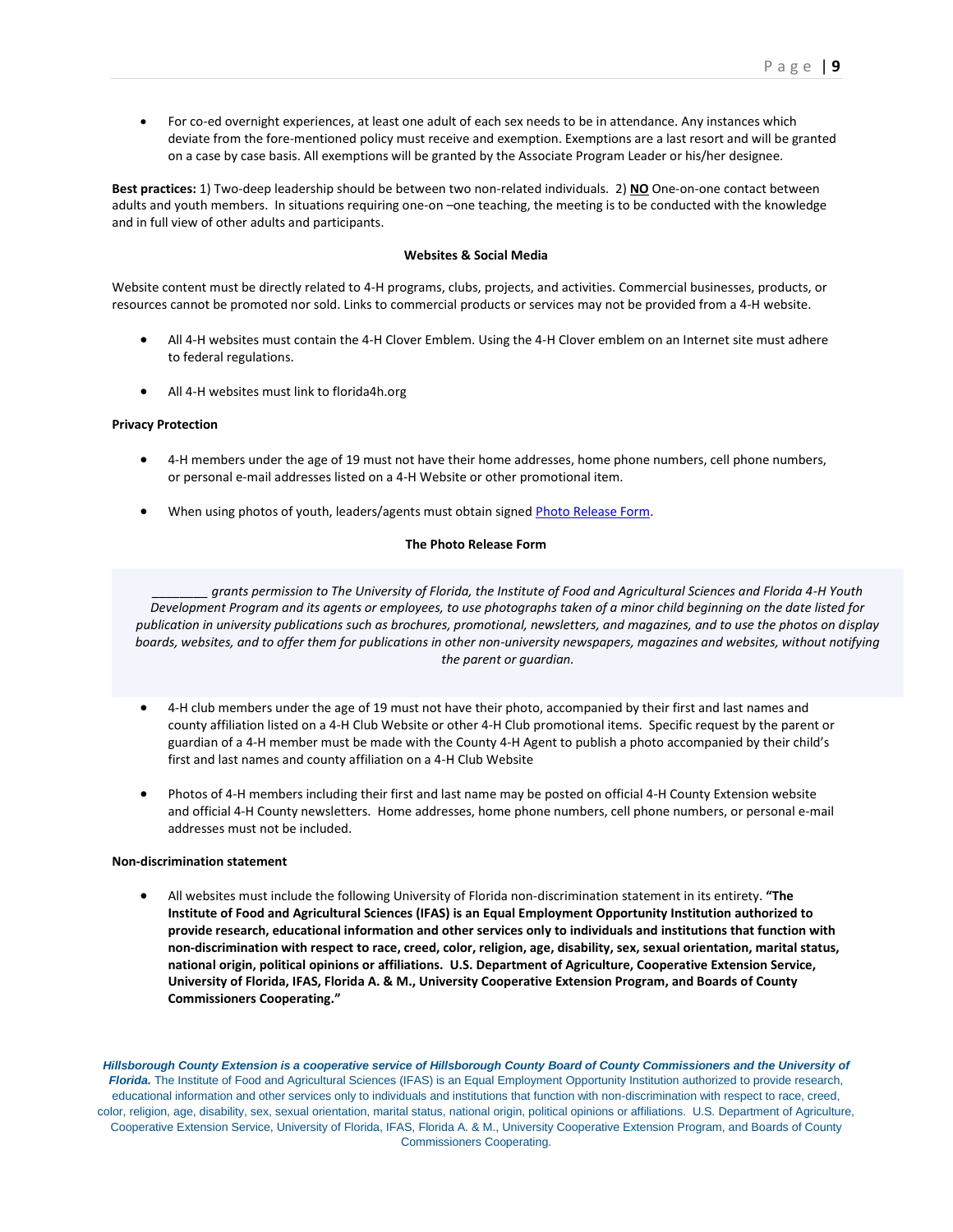#### **Donor and Supporter Recognition**

- It is neither acceptable nor permissible to advertise a supporter's products or services on a 4-H Website.
- When citing donors/supporters, the statement "No endorsement of products or services is implied or intended." must be placed on the site.

#### **Social Media**

• Authorization to present a social media account as an official Florida 4-H county page, district page, or club page, must come from the county agent with jurisdiction over the applicable unit or, when necessary, authorization must come from the State 4-H Communications Coordinator. Permission to use any Florida 4-H trademarks, or logos must be obtained from, and may be requested of, Florida 4-H by calling (352) 846 – 4444.

**For all social media accounts, county 4-H Agents must be added as administrators of your group/page per Office of Youth Compliance Services (OYCS) youth protection policy.**

- Florida 4-H reserves the right to remove content if deemed inappropriate due to inclusion of any of the following:
	- Language, images or video that is determined to be profane, obscene, vulgar or lewd
	- Derogatory or discriminatory language (including comments about sex, age, race, sexual orientation or religious affiliation
	- Spam posted regarding the same content matter, links, video, or any other media
	- Use of specific names of individuals, clubs or identifiable names with language that defames, abuses or threatens
	- Any advertisement for products or services or solicitation of funds exceeding more than one post per week
- The county Agent will hereafter be referred to as the "designee". 4-H members and social media users will hereafter be referred to as "members"
- Members in these communities must comply with age requirements regulated by the social media site. Most sites require parental permission if under age 13.
- When a member communicates through social media, unless authorized to speak on behalf of Florida 4-H or its designee, they are representing themselves. Permission to speak on behalf of the program must be directly obtained from the State 4-H Communications Coordinator or the designee.
- Florida 4-H and its designee reserves the right to monitor, prohibit, restrict, block, suspend, terminate, delete or discontinue a member's access to any social media site approved by Florida 4-H or its designee, at any time. Florida 4-H and its designee may remove, delete, block, filter, or restrict by any other means any materials at their sole discretion. The member agrees that in the event that Florida 4-H or its designee exercises any of its rights hereunder for any reason, Florida 4-H and its designee will have no liability to the member.
- By posting any content on a Florida 4-H approved social media site, Florida 4-H is granted the irrevocable rights to reproduce, distribute, publish, and display such content, and the right to create derivative works from the content, edit or modify such content and use such content for any Florida 4-H purposes.
- Those participating in any Florida 4-H social media sites shall defend, indemnify and hold Florida 4-H and its respective officers, directors, employees, agents, and assigns harmless from and against, any or all losses, claims, damages, settlements, costs and liabilities of any nature whatsoever (including reasonable attorneys' fees) to which any of them may become subject arising out of, based upon, as a result of, or in any way connected with, a member's posting of any content to a social media site, any third party claims of infringement or any breach of this Policy.
- The member expressively acknowledges that he/she assumes all responsibility related to the security, privacy, and confidentiality risks inherent in sending any content over the Internet. By its very nature, a website and the Internet cannot be absolutely protected against intentional or malicious intrusion attempts. Florida 4-H does not control the third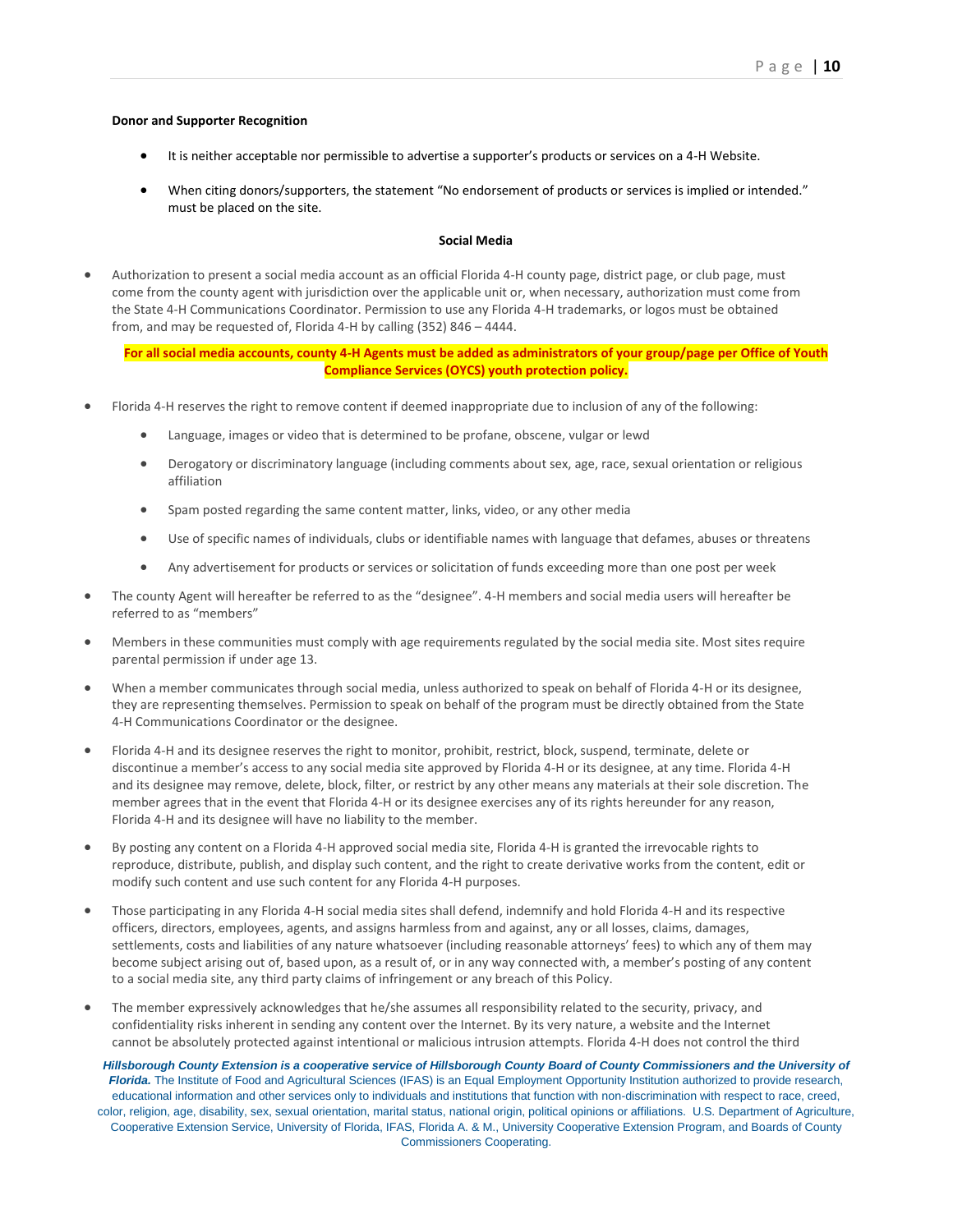party sites and the Internet over which the member may choose to send confidential personal or health information or other content and therefore Florida 4-H does not warrant any safeguard against any such interceptions or compromises to personal information when posting any content on an internet site, the member must carefully consider his or her own privacy in disclosing detailed or private information about themselves or their family. Furthermore, Florida 4-H does not endorse any product, service, view or content displayed on the social media site.

- The member may not provide any content to a social media site that contains any product or service endorsements or any content that may be construed as political lobbying, solicitations, or contributions or use the social media site to link to any sites or political candidates or parties or use the social media site to discuss political campaigns or issues or for taking a position on any legislation or law.
- The member may not provide any content against the Florida 4-H non-discriminatory policy with respect to race, creed, color, religion, age, disability, sex, sexual orientation, marital status, national origin, political opinions, or affiliations.
- If members communicate in the public Internet about Florida 4-H or Florida 4-H related matters, they must disclose their connection with Florida 4-H and their role within 4-H Youth Development. Members are to use good judgment and strive for accuracy in their communications; errors or omissions reflect poorly on Florida 4-H and the 4-H Youth Development profession.

Please keep in mind social media is used to increase communication and share educational content on 4-H pages and must be directly related to 4-H programs, clubs, projects, and activities. Personal opinions should be kept off 4-H club pages, as they *do not support or enhance the educational purpose of the page/group.*

#### **Facebook Overview**

- **Profile**
	- A single person's persona of Facebook
	- Has "friends"
	- Personal
	- **Clubs should NOT have profiles**
- **Page** 
	- An open environment used to engage a wider population about more general information
	- Has "Fans"
	- *Ex: Hillsborough County 4-H Page https://www.facebook.com/hillsborough4hfl*
	- If a club chooses to have a page, it must be open to all
	- Inform parents of the page and invite them to join the conversation
	- **Pages should refrain from posting locations and other sensitive information for youth protection**
- **Group**
	- A closed environment used to engage a smaller population, including club members, volunteers, and parents about more specific information
	- Has invited members; do not have to be friends or fans
	- *Ex: Club group or project area groups*
	- Invite parents to join the group
	- **Preferred when youth are included, as a means to provide two-deep leadership**

#### **Social Media Safety and Risk Management**

- **Never use Facebook or other Social Media as an outlet for frustration**
- **Invite your 4-H agents to be administrators of your page and/or your group**
- "Friend" with caution, it is a best practice for adults not to be friends with youth (not family)
- Clubs should not have a profile and should not have "friends"
- Do not post or tag pictures of youth with their full name or location; Err on the side of caution when posting photos
- Do not list the location of your meeting place on your Facebook page
- Post content with discernment

*Hillsborough County Extension is a cooperative service of Hillsborough County Board of County Commissioners and the University of Florida.* The Institute of Food and Agricultural Sciences (IFAS) is an Equal Employment Opportunity Institution authorized to provide research, educational information and other services only to individuals and institutions that function with non-discrimination with respect to race, creed, color, religion, age, disability, sex, sexual orientation, marital status, national origin, political opinions or affiliations. U.S. Department of Agriculture, Cooperative Extension Service, University of Florida, IFAS, Florida A. & M., University Cooperative Extension Program, and Boards of County

#### Commissioners Cooperating.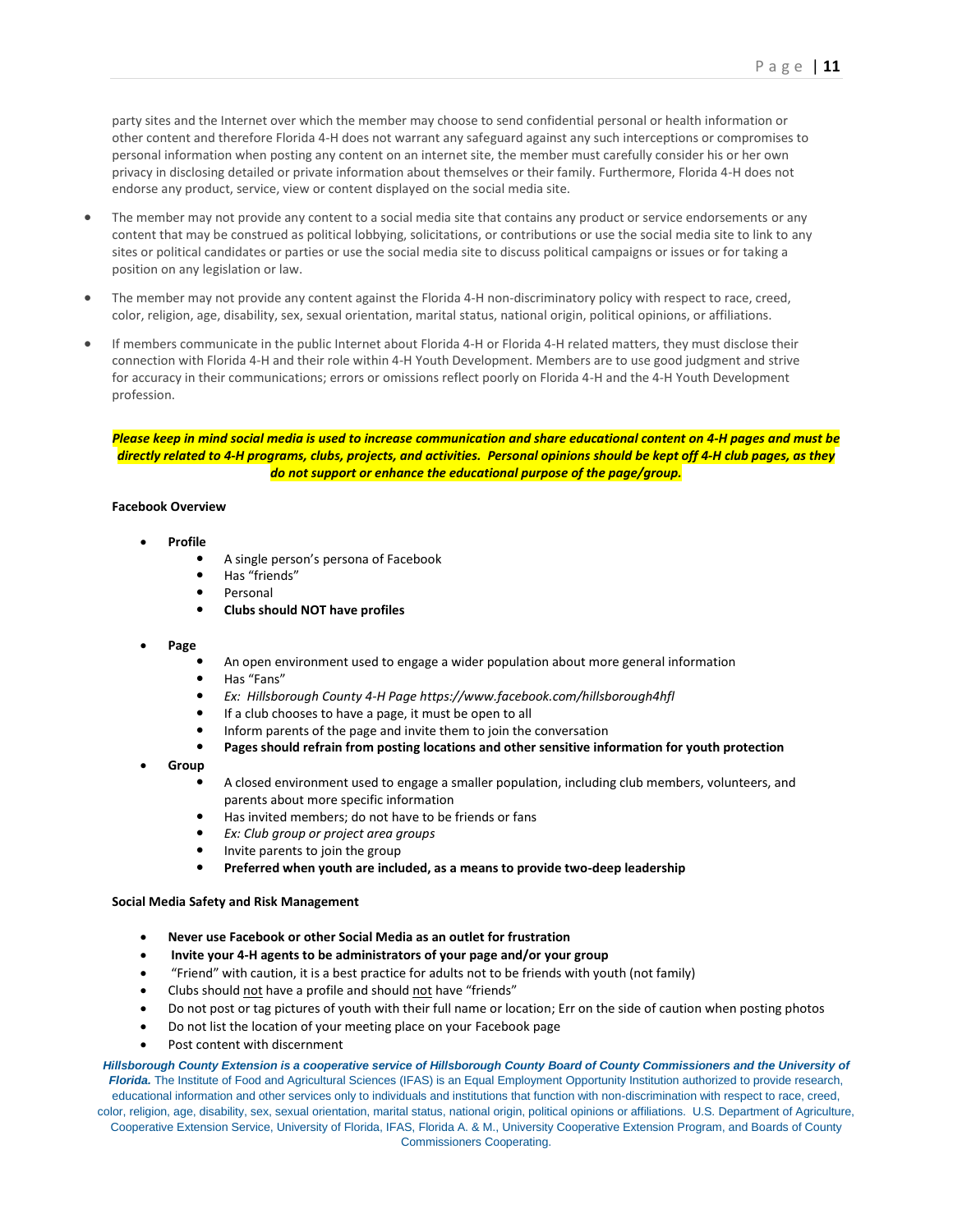- Be cautious with the applications you add to any page you create
- If you create it, you must update it
- Take advantage of Facebook as a networking tool and educational tool
- Spend time learning about privacy settings
- Keep info section to a minimum

#### **Funds & Fundraising (Florida 4-H)**

- All funds raised, earned, or otherwise obtained, using the 4-H name and emblem, are property of the University of Florida/IFAS Extension 4-H Youth Development Program.
- Funds are to be raised only to further the educational goals of 4-H. Approval for fundraising activities will be at the discretion of the County 4-H Agent and County Extension Director, or the State 4-H Program Leader for district/statewide 4-H fund raising.
- Any 4-H organization, at any level within the state, is accountable to the University of Florida and USDA, and is obligated to follow all policies, procedures and regulations established by the University of Florida/IFAS Extension 4-H Youth Development Program.
- All 4-H program funds, including all 4-H Clubs with funds in excess of \$100, shall be held in the local County 4-H Association or authorized 501(c) (3) 4-H foundation.
- An annual financial review is required of all 4-H unit accounts, including County 4-H Association and County 4-H Foundation accounts. All 4-H units are required to file an annual IRS 990-series tax return.
- Extension/4-H faculty or staff are not permitted to be a signatory on any 4-H account.
- As of January 1, 2011, UF/IFAS Extension will not authorize the creation any new 4-H tax exempt organizations (i.e. county 4-H foundations).
- Raffles, lotteries and games of chance, etc., are permitted at the discretion of the County 4-H Agent and County Extension Director (or the State 4-H Program Leader for district/statewide activities). County 4-H programs may accept contributions from organizations that derive revenue from gaming at the discretion of the County 4-H Agent and County Extension Director. All applicable federal and state laws and Extension/4-H policies shall be followed when conducting activities of this nature.

**Money Handling** (specific to Hillsborough County 4-H, following UF/IFAS Extension & Florida 4-H policies)

- ALL club and program monies are run through the **Hillsborough County 4-H Association**
- All fundraisers must be pre-approved by 4-H Agents/CED
- Monies need to be submitted to 4-H office **within 7 days** of receipt
- Reimbursements need to be submitted **within 30 days** of event
- Fundraisers: **DONATIONS ONLY** unless they receive permission from 4-H Agent/CED  $\blacktriangleright$  Will require additional training on calculating and reporting sales tax
- Concessions: unless using pre-packaged food, one screened volunteer must be Serv Safe certified and need preapproval from 4-H agent/CED

**PUT IT IN THE MINUTES!!! Meeting minutes/bylaws must reflect all financial decisions.**

**Area Intentionally left blank**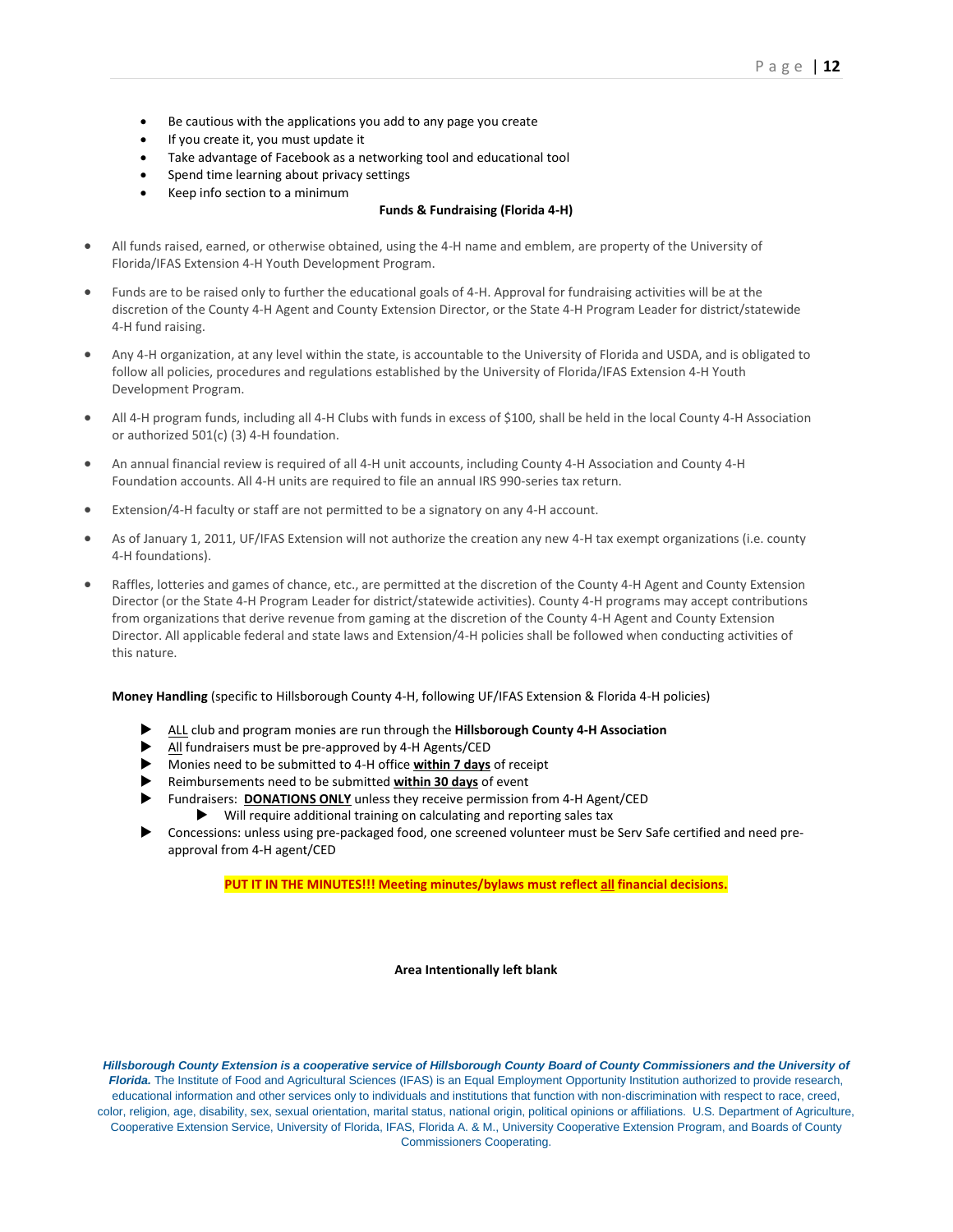#### **Code of Conduct**

As a participant in 4-H at the local, state, or national level, I have the responsibility of representing the UF/IFAS Extension 4-H Youth Development Program to the public. Therefore, I am expected to conduct myself in a manner that will bring honor to me, my family, my community, and 4-H. To do that, I must abide by the following rules:

- Obey local, state, and federal laws. Follow county, district, state and/or national 4-H policies. Abide by any special rules for a 4-H event or activity.
- Speak and act in a responsible, courteous, and respectful way. Harassment, threats or bullying of any type is prohibited.
- Act responsibly to maintain a safe environment for all participants. Acting in a manner that could endanger the health, safety or welfare of yourself or others is prohibited. Report threats to the well-being of any participant immediately to the adult in charge.
- Possession or use of tobacco, alcohol, or illegal drugs is prohibited. Possession or use of approved medications by youth during a 4-H function must be reported to the adult in charge and must not be accessible to other participants.
- Possession or use of weapons or other dangerous objects is prohibited, except when required as part of an approved educational program. Weapons are defined to include, but are not limited to, guns, knives and incendiary or explosive devices of any kind.
- Respect all property, facilities, equipment, and vehicles. I will be responsible for any damage or other consequences resulting from my behavior.
- Participate fully in 4-H functions. Be in the assigned program areas (example—dorms, cabins, programs, etc.) on time. If I am unable to attend or participate, I will tell the adult in charge. Help others have a pleasant experience by making every attempt to include all participants in activities.
- Dress appropriately for each 4-H function.
- Use of any mobile electronic device during a scheduled 4-H activity is prohibited unless activity-specific rules otherwise allow. When permitted, they should be used only in a manner that is consistent with the approved activity and not discourteous or disruptive.

#### **Search and Seizure**

• The belongings of youth participants, including but not limited to bags, purses, computers, other electronic devices, lockers and vehicles, are subject to search and seizure by 4-H faculty/staff, and in some instances a volunteer designee, upon reasonable suspicion that a prohibited and/or illegally possessed substance or object is contained within that area. (If an adult is suspected, this will be handled by law enforcement.)

Failure to abide by the Florida 4-H Code of Conduct in its entirety could result in a loss of privileges during a 4-H event and in

the future; including but not limited to suspension or termination of 4-H membership or volunteer service.

#### **Area left intentionally blank**